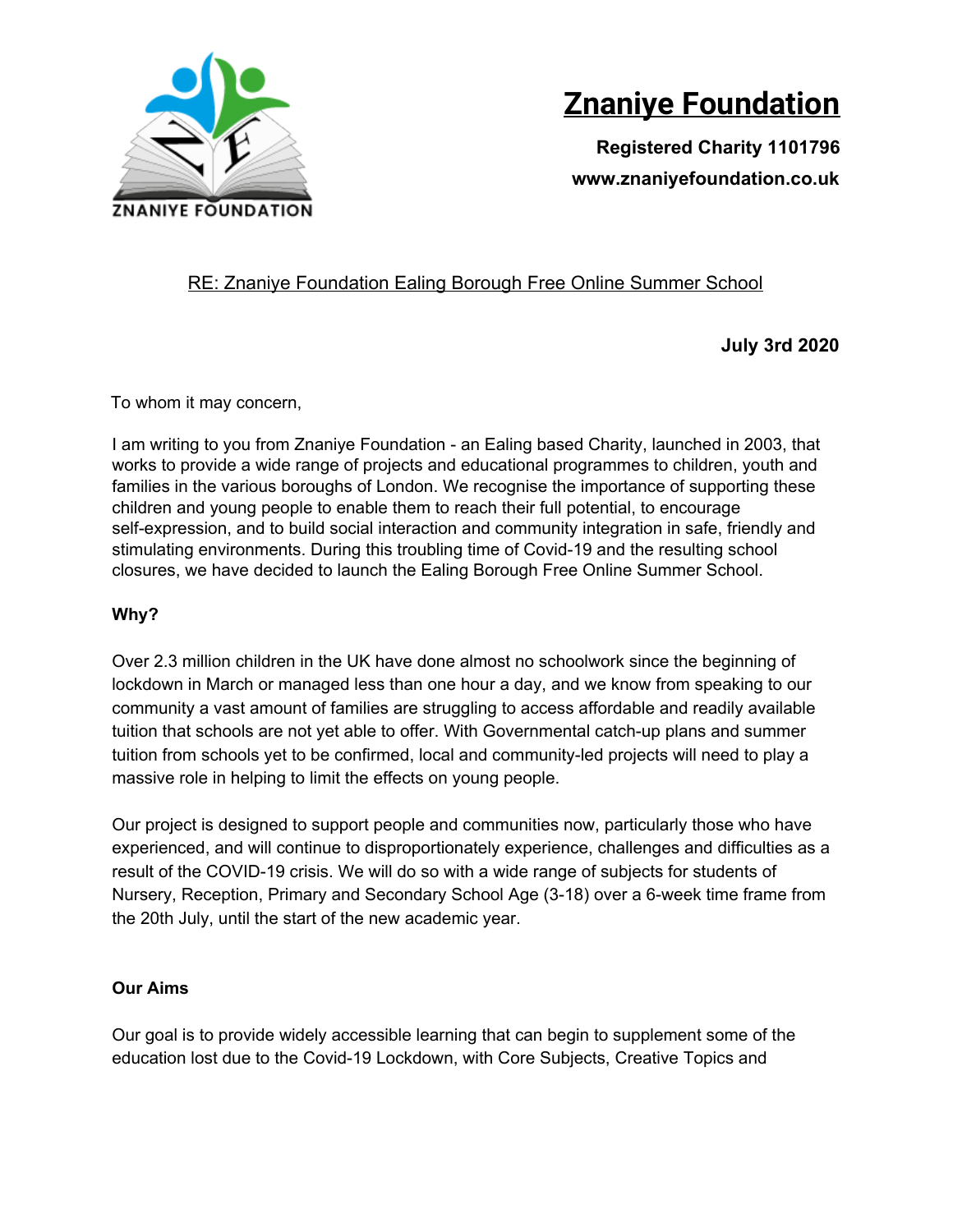Well-being programmes to support the students who are facing the hardest impact - in particular, those that have been immoderately affected by school closures, such as low-income and low-access families, as well as BAME communities that in the UK traditionally have fewer opportunities for educational services and out of school help.

#### **Working with our Community, for our Community**

Our project puts our community at its forefront. It was developed after discussions with local parents, teachers, and community members who were directly affected by the detrimental effects of school closures. Whilst we have over 17 years of experience running supplementary education and well-being projects in our local community and across all London Boroughs, we know we will have the most positive effect by working with as many people as we can. So, Znaniye Foundation is now working with Ealing based volunteers and registered teachers and tutors who are passionate about their subjects, with support from local charities, Ealing Council and Ealing Learning Partnership.

#### **The next steps**

In order to ensure that we are able to distribute the project and information to the most vulnerable families and students, we will need to work closely with schools and local authorities.

So we are looking to speak directly to headteachers and local school teachers across the borough, to be able to safely and effectively approach families, and ensure we are reaching our goal of supporting those most in need.

Additionally, to enable students to reap as many benefits from the project as possible, we need to provide 'educational packs' - including workbooks and textbooks, stationery, and other materials to aid studying and complement the lessons and tuition. We know that the youngest students in particular, mostly those under age 10, benefit greatly from tangible materials to aid their learning and are more likely to achieve their goals if teachers draw on a wide variety of resources.

Also, as the Digital Gap has been widely exacerbated in light of Covid-19, with 1 in 5 children on Free School Meals having no access to the internet or technology, we are looking to provide an option for the hardest hit that will allow them to access tablets, laptops or other devices that will enable them to join us and ensure that we can reach as many people as possible. Our aim is to create a library of devices and materials that can be used to access the lessons that we provide.

That's why we are hoping to speak with you, as a school, or education provider, as soon as possible. We are actively looking for more teachers to come on board, and looking to speak to people who are in a position to help us correctly identify those who need additional support, as